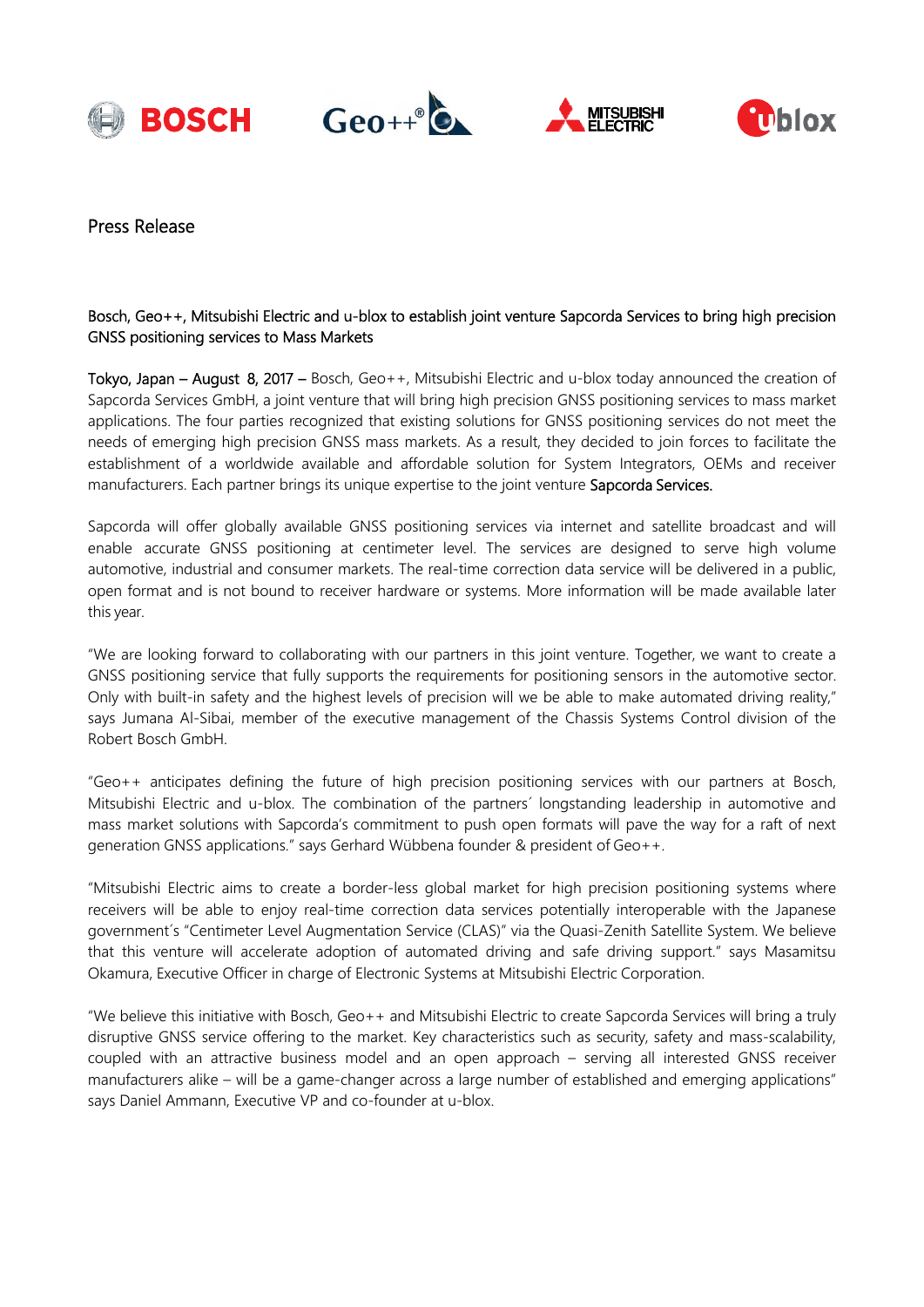## Media Contacts

Bosch Geo++ Annett Fischer Temmo Wübbena Phone +49 711 811 6286 Phone +49 5131 46890

Mitsubishi Electric u-blox Niels Meinke Natacha Seitz Phone +81-3-3218-2831 Phone +41 44 722 7388 Email: prd.gnews@nk.MitsubishiElectric.co.jp Email: natacha.seitz@u-blox.com

Email: Annett.Fischer@bosch.com Email: temmo.wuebbena@geopp.de

## About Robert Bosch GmbH

The Bosch Group is a leading global supplier of technology and services. It employs roughly 390,000 associates worldwide (as of December 31, 2016). The company generated sales of 73.1 billion Euros in 2016. Its operations are divided into four business sectors: Mobility Solutions, Industrial Technology, Consumer Goods, and Energy and Building Technology. As a leading IoT company, Bosch offers innovative solutions for smart homes, smart cities, connected mobility, and connected manufacturing. It uses its expertise in sensor technology, software, and services, as well as its own IoT cloud, to offer its customers connected, cross-domain solutions from a single source. The Bosch Group's strategic objective is to deliver innovations for a connected life. Bosch improves quality of life worldwide with products and services that are innovative and spark enthusiasm. In short, Bosch creates technology that is "Invented for life." The Bosch Group comprises Robert Bosch GmbH and its roughly 440 subsidiaries and regional companies in some 60 countries. Including sales and service partners, Bosch's global manufacturing and sales network covers nearly every country in the world. The basis for the company's future growth is its innovative strength. At 120 locations across the globe, Bosch employs some 59,000 associates in research and development.

The company was set up in Stuttgart in 1886 by Robert Bosch (1861-1942) as "Workshop for Precision Mechanics and Electrical Engineering." The special ownership structure of Robert Bosch GmbH guarantees the entrepreneurial freedom of the Bosch Group, making it possible for the company to plan over the long term and to undertake significant upfront investments in the safeguarding of its future. Ninety-two percent of the share capital of Robert Bosch GmbH is held by Robert Bosch Stiftung GmbH, a charitable foundation. The majority of voting rights are held by Robert Bosch Industrietreuhand KG, an industrial trust. The entrepreneurial ownership functions are carried out by the trust. The remaining shares are held by the Bosch family and by Robert Bosch GmbH. Additional information is available online at www.bosch.com, www.iot.bosch.com, www.bosch-press.com, www.twitter.com/BoschPresse.

#### About Geo++ GmbH

Geo++ is a leading supplier of GNSS software for positioning applications. Geo++ has invented network RTK in the early 90's and has ever since kept technology leadership in the field of GNSS augmentation leading to the development of SSR. Geo++ offers software solutions for professional GNSS correction service providers, including agricultural equipment manufacturers, surveying authorities and major transportation stakeholders. Geo++'s mission is to steadily deepen its understanding of satellite navigation. Consequently, Geo++ also offers consultancy and calibration services to enable its customers to set up the ideal infrastructure for their business. http://www.geopp.de